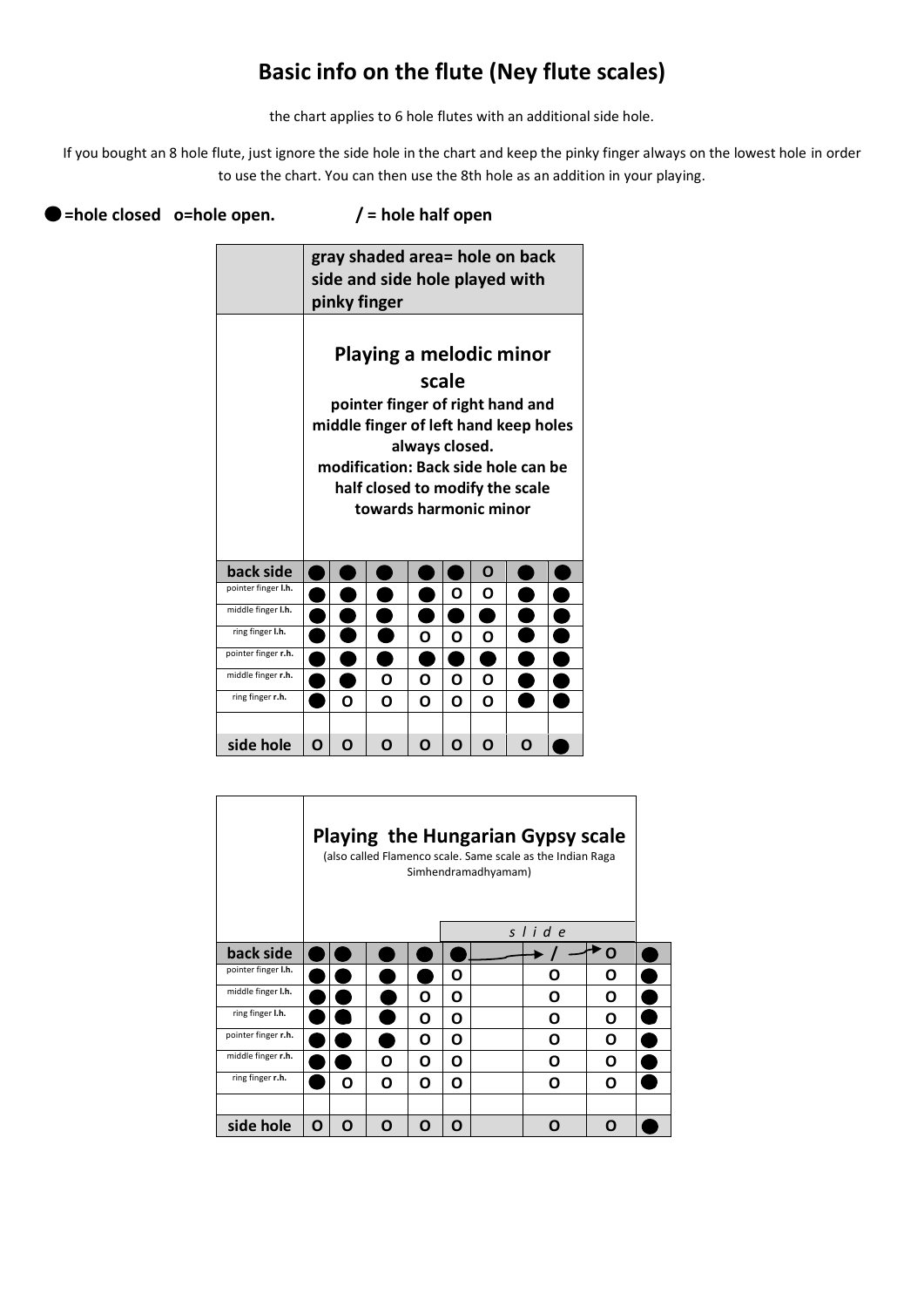|                     | <b>Playing the Misheberak</b><br>scale / Romanian minor<br>scale/Tunisisan scale<br>the scale is related to the Hijaz scale and the<br>Freygish scale<br>the hole on the back side first needs to<br>be played half closed, then open. When<br>it is played open, there should be a<br>stronger blow applied to reach a higher<br>pitch. |   |   |   |   |   |   |  |  |
|---------------------|------------------------------------------------------------------------------------------------------------------------------------------------------------------------------------------------------------------------------------------------------------------------------------------------------------------------------------------|---|---|---|---|---|---|--|--|
| back side           |                                                                                                                                                                                                                                                                                                                                          |   |   |   |   |   | O |  |  |
| pointer finger I.h. |                                                                                                                                                                                                                                                                                                                                          |   |   |   | Ω | ი | Ο |  |  |
| middle finger I.h.  |                                                                                                                                                                                                                                                                                                                                          |   |   | Ο | Ο | O | O |  |  |
| ring finger I.h.    |                                                                                                                                                                                                                                                                                                                                          |   |   | O | O | O | ი |  |  |
| pointer finger r.h. |                                                                                                                                                                                                                                                                                                                                          |   |   | Ο | ი | Ω | Ο |  |  |
| middle finger r.h.  |                                                                                                                                                                                                                                                                                                                                          |   | Ο | Ο | Ο | Ο | Ο |  |  |
| ring finger r.h.    |                                                                                                                                                                                                                                                                                                                                          | ი | ი | O | ი | O | ი |  |  |
| side hole           | ი                                                                                                                                                                                                                                                                                                                                        | O | Ω | ი | O | Ω | Ω |  |  |

|                     |   | <b>Playing the Pentatonic</b>  |                      |                 |   |   |                                 |  |  |  |  |
|---------------------|---|--------------------------------|----------------------|-----------------|---|---|---------------------------------|--|--|--|--|
|                     |   | minor scale (Native            |                      |                 |   |   |                                 |  |  |  |  |
|                     |   | American scale)                |                      |                 |   |   |                                 |  |  |  |  |
|                     |   |                                |                      |                 |   |   | lifting ring finger and middle  |  |  |  |  |
|                     |   |                                | finger of right hand |                 |   |   |                                 |  |  |  |  |
|                     |   |                                |                      | simultaneously, |   |   |                                 |  |  |  |  |
|                     |   |                                |                      |                 |   |   | keeping pointer finger of right |  |  |  |  |
|                     |   | hand and middle finger of left |                      |                 |   |   |                                 |  |  |  |  |
|                     |   | hand on holes                  |                      |                 |   |   |                                 |  |  |  |  |
| back side           |   |                                |                      |                 | O |   |                                 |  |  |  |  |
| pointer finger I.h. |   |                                |                      | ი               | ი |   |                                 |  |  |  |  |
| middle finger I.h.  |   |                                |                      |                 |   |   |                                 |  |  |  |  |
| ring finger I.h.    |   | ი<br>Ο<br>Ω                    |                      |                 |   |   |                                 |  |  |  |  |
| pointer finger r.h. |   |                                |                      |                 |   |   |                                 |  |  |  |  |
| middle finger r.h.  |   | ი<br>ი<br>O<br>Ο               |                      |                 |   |   |                                 |  |  |  |  |
| ring finger r.h.    |   | Ο<br>Ο<br>Ο<br>Ο               |                      |                 |   |   |                                 |  |  |  |  |
|                     |   |                                |                      |                 |   |   |                                 |  |  |  |  |
| side hole           | Ω | O                              | O                    | O               | O | ŋ |                                 |  |  |  |  |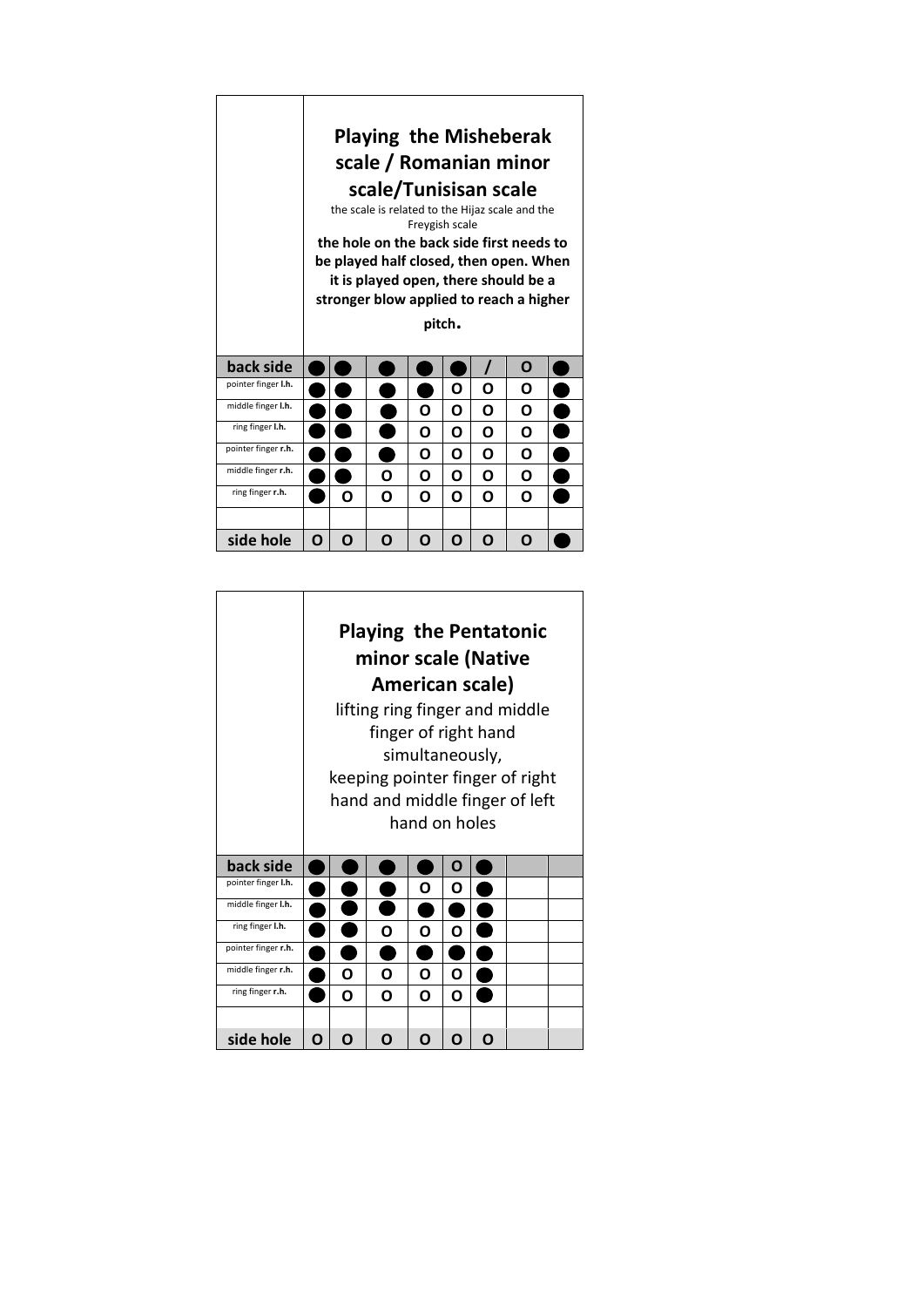|                     |   | <b>Playing the Raga Jog</b> |   |   |   |   |   |  |  |  |
|---------------------|---|-----------------------------|---|---|---|---|---|--|--|--|
| back side           |   |                             |   |   |   | O |   |  |  |  |
| pointer finger I.h. |   |                             |   |   | Ο | O |   |  |  |  |
| middle finger I.h.  |   |                             |   |   |   | O |   |  |  |  |
| ring finger I.h.    |   |                             |   | Ο | O | Ο |   |  |  |  |
| pointer finger r.h. |   |                             | Ο | Ω | Ο | O |   |  |  |  |
| middle finger r.h.  |   | Ω                           | Ο | O | Ο | Ω |   |  |  |  |
| ring finger r.h.    |   | O                           | O | O | O | O |   |  |  |  |
|                     |   |                             |   |   |   |   |   |  |  |  |
| side hole           | O | O                           | n | O | Ω | Ω | n |  |  |  |

General hint: try playing with the middle fingers of both hands always keeping the holes closed, while lifting the other fingers step by step. This will lead to a scale called rast makam, which is almost a Major scale.

Also try leaving the pointer fingers of both hands always on the holes, and try opening the two lowest holes one after another, and then lifting the ring finger and the middle finger of the left hand simultaneously. This will lead to various minor scales.